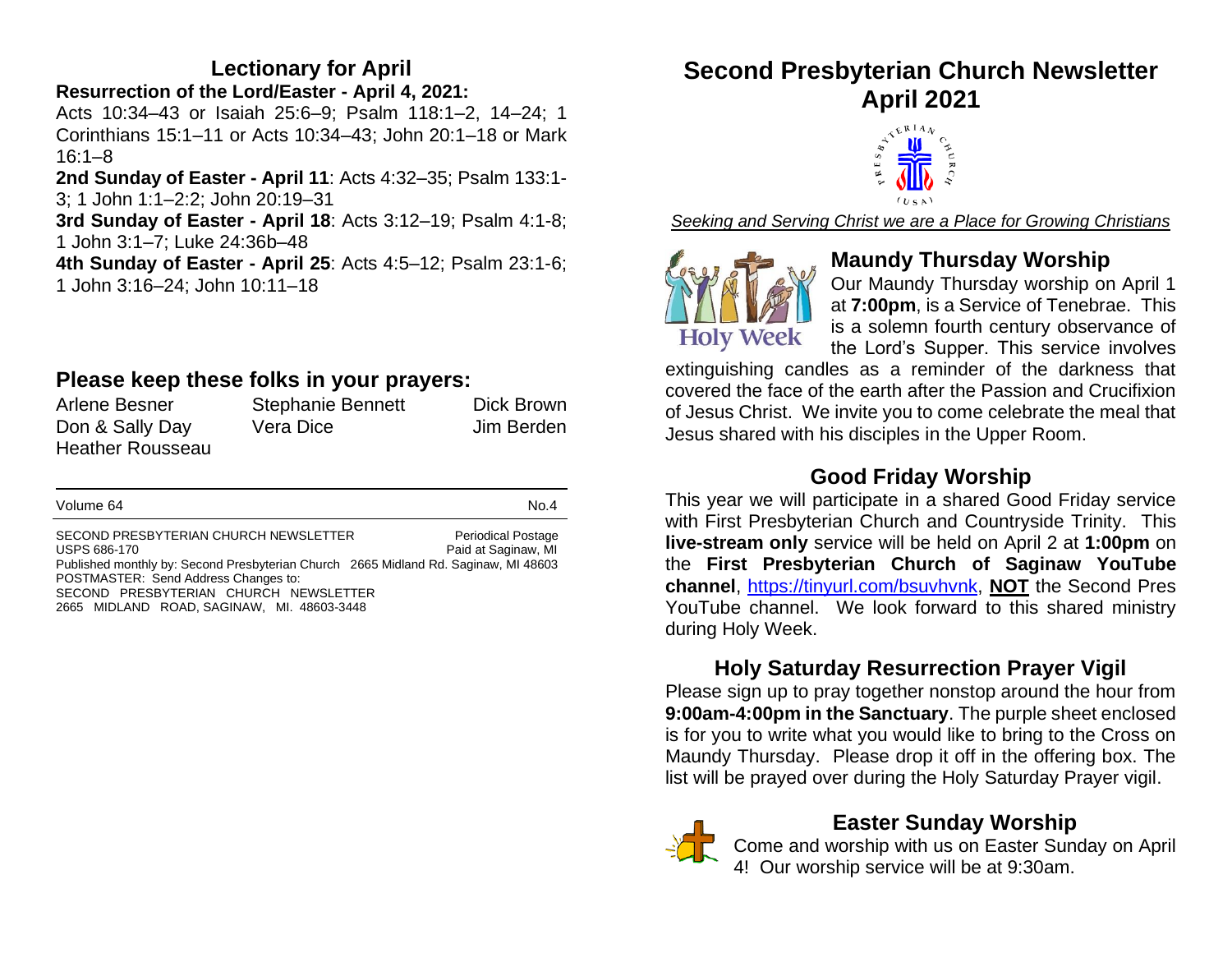

#### **Scholarship Applications**

Scholarship applications and requirements are available in the church office for the Mary Ann Geiersbach Scholarship, the Muriel Lakey Scholarship and the Alma College Scholarship. Please return applications by **April 12.**

#### **Greetings from your Session, to our Second Presbyterian Church Family!**

This information is to reach out and update everyone on our on-going **COVID-19** Response

The good news is that infection rates have trended down enough to allow in-person worship. It has been good to see each other, hasn't it? 50 percent capacity is now allowed by MDHHS, and we can accommodate that with 65 worshipers, while maintaining appropriate social distancing and following sensible guidelines. At any point, when infection rates and guidelines changes (either up or down), our response team will, as well as per Session and Head of Staff interpretation will keep you posted.

In-person worship has been our first step. Choir/music in some form is also evolving, as a part of the worship experience. Returning to group meetings (prayer group, Busy Hands and Hearts, etc.), will gradually be phased in as well.

In the meantime, any group may meet by "Zoom" by taking advantage of set-up through the church office.

Please note that your questions are always welcome by contacting a Session member or Pastor Philomena. Watch for "COVID" Highlights" announcements through the weekly congregational update emails and in the bulletin.



# **2 nd at Second Lectionary Bible Study**

We will continue to examine the lectionary at 11:00 a.m. Sunday mornings. We will gather online for fellowship, Bible study on Sunday Scriptures, and prayer. This will continue to be a great way to deepen friendships and faith. Please join us, there is no commitment or

homework. If you would like to join in for some light conversation and have a chance to study the Sunday Lectionary, simply follow this link. **The same link each week.** The meetings begin around 11:00 each Sunday. It will be great to "see" you!

Join the Zoom meeting at: https://us02web.zoom.us/j/8198599266?pwd=WFJoYklyYlpE a3FtT1VYUldoeHBjdz09 Meeting ID: 819 859 9266 Passcode: 2665 Dial by your location +1 301 715 8592 US (Washington D.C) +1 312 626 6799 US (Chicago) Meeting ID: 819 859 9266 Passcode: 2665 Find your local number: <https://us02web.zoom.us/u/krXXYDTg0>



\*\*\*Please read the weekly update for the most current information. \*\*\*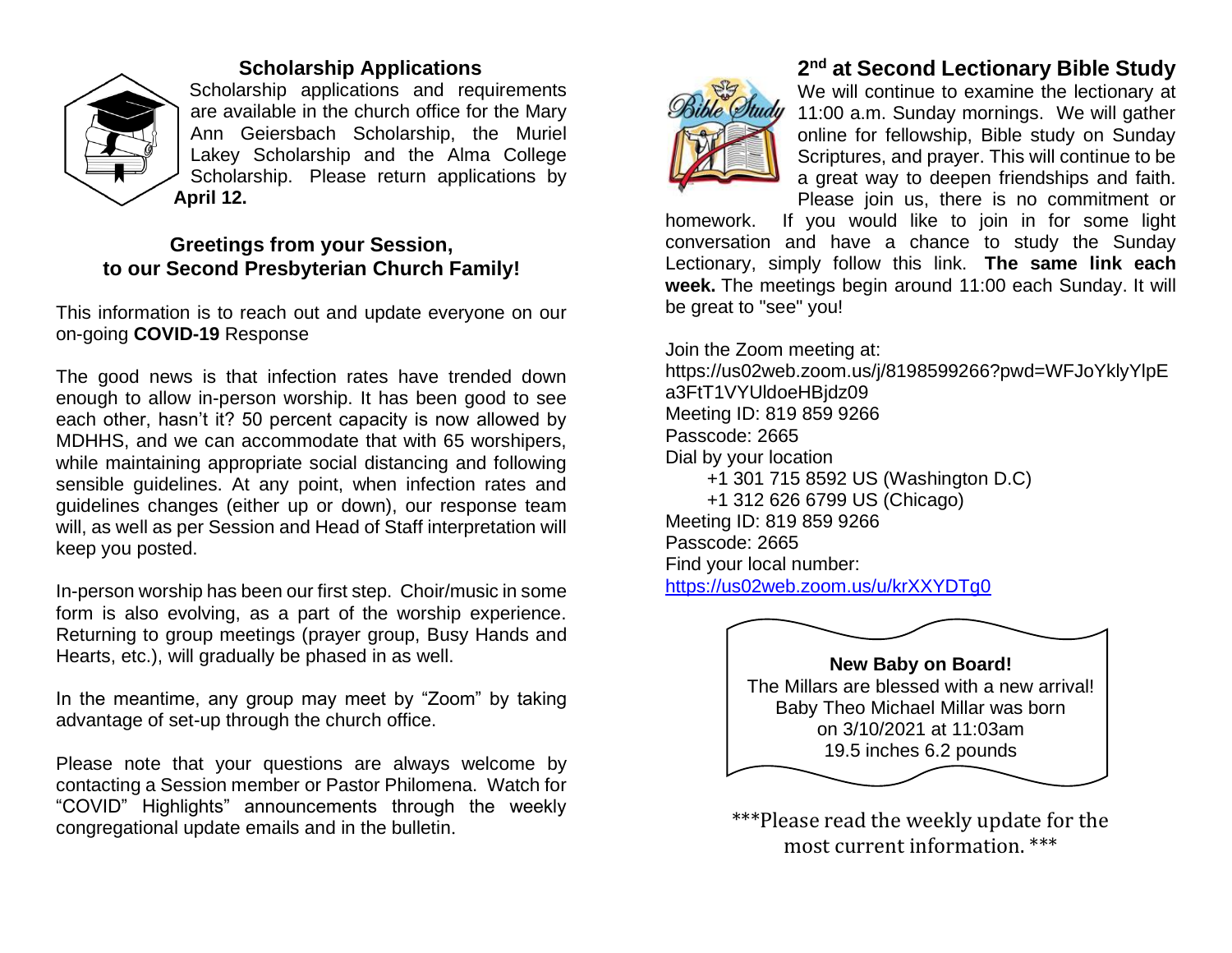#### **Mission News**

#### **Greetings from your Second Presbyterian Stewardship and Missions Committee!**

We now have a final count on the delivery of **Hope & Care Totes for the Saginaw Rescue Mission**. We were able to donate 20 Totes. This was approximately half the amount that was collected last year, but still something to be proud of, considering the pandemic. So a Huge Thank You is still in order!

In March we collected a number of baby items for our annual donation to the Old Town Baby Pantry last month. We'll have that final tally figured out in next month's newsletter.

April's Mission Focus is a month-long collection of nonperishable foods (or money) for the First Presbyterian Food Pantry. We have communion on the 1st, but we're extending the collection until the end of the month.

**NOTE:** With the upcoming Special Pentecost Offering, we wanted the congregation to know that the 40% that our church uses for Children at Risk, will be going to the Forgotten Youth Ministry of Saginaw County. Here's their website for more information: <https://forgottenyouthministries.org/>





This newsletter can be delivered to you electronically and it typically arrives before the print version!

Visit <https://www.spcsaginaw.org/publications>

to sign up for electronic delivery and have the newsletter delivered straight to your inbox. No more waiting, get the most up-to-date information as quickly as possible.

#### **Financial Update**

At the recent Annual Congregational Meeting, the Finance Committee reviewed the 2021 budget with the congregation. The Finance Committee, and Session, are committed to keeping the congregation abreast of the budget and financial health of the church. However, as expressed at the annual meeting, the committee does not desire to dwell solely on the budget. The budget is an important part of ministry here at Second Presbyterian Church, but not the only part of ministry, it is a ministry tool. It is our prayer that we all will be conscious of the budget, and prayerfully consider how to make a difference in the life of Second Presbyterian Church.

| 2021 Budget    |             | <b>Financial Report</b><br>as of 02/28/2021 |               |  |
|----------------|-------------|---------------------------------------------|---------------|--|
| Income         | 214,831.97  | Income                                      | 29,906.37     |  |
| Expense        | 294,869.34  | <b>Expense</b>                              | 44,158.65     |  |
| <b>Deficit</b> | (80,037.37) | <b>Deficit</b>                              | (14, 252, 28) |  |

## **SPC YouTube Channel**

If you have yet to see our YouTube channel be sure to check it out. We post videos weekly in addition to our Live-Streamed worship.

| Sunday    | $9:30$ am | Live-Streamed worship              |
|-----------|-----------|------------------------------------|
| Wednesday | 9:00am    | Midweek Devotional Message         |
| Friday    | 9:00am    | <b>Friday Morning Conversation</b> |

Concerts and other events may also be live-streamed. Always be sure to check out the video description as we include bible verses to read along with and other helpful information regarding things discussed in the video.

Don't forget to Like, Subscribe, and hit the little bell to get notifications of our uploads. This will also give you an easy way to get to the live-stream on Sundays.

Find us on YouTube at: Second Presbyterian Church SPCSaginaw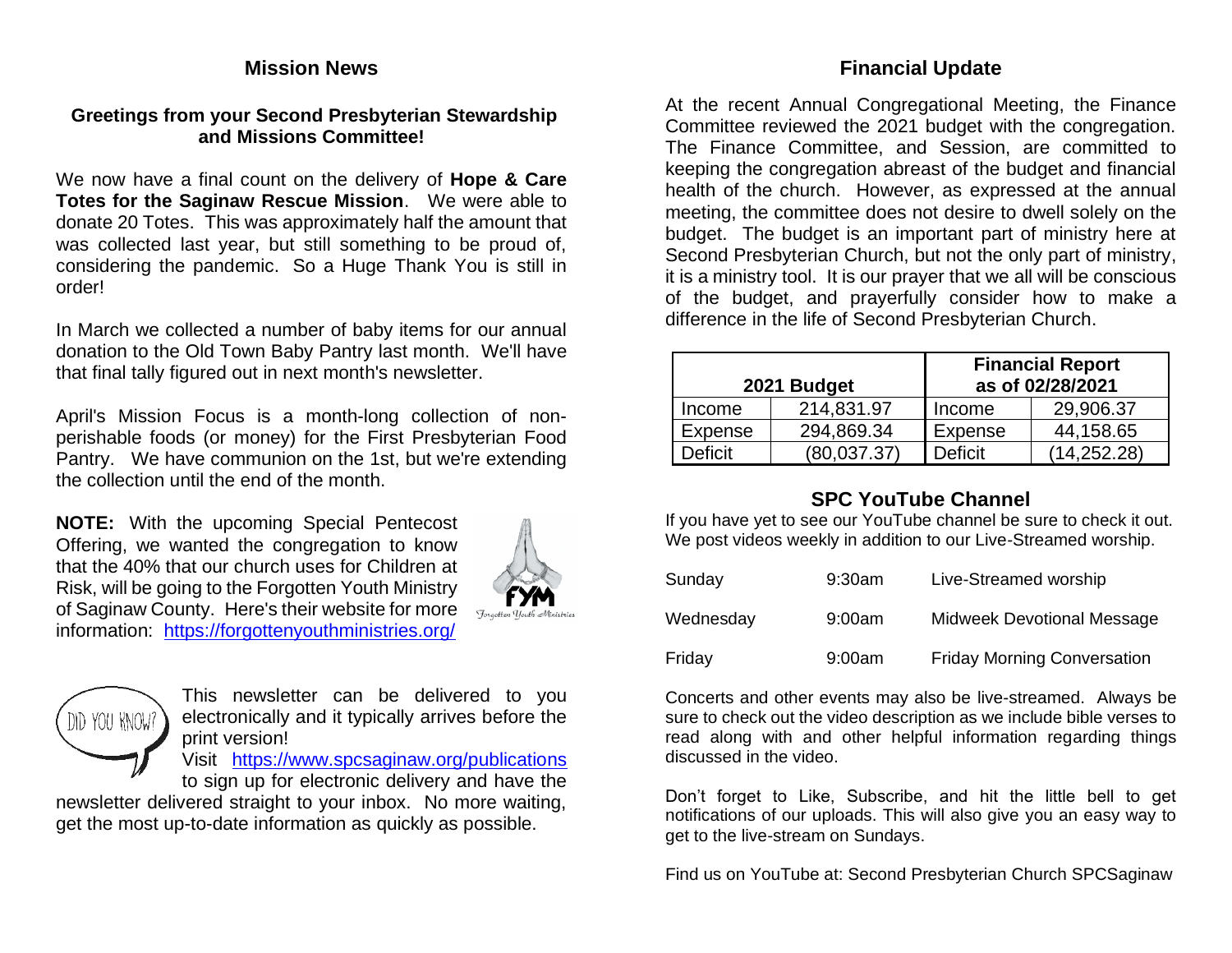## **Staffing Update**

It is with great regret that the session has accepted the resignation of our longtime Christian Education Director, Peagy Knutson. We thank Peggy for her many years of dedicated, faithful, and creative service to Second Presbyterian Church. We wish Peggy all the best.

*Thank you so much to the families who have allowed me to be a part of their children's lives. It has truly been a pleasure, and I feel I have learned as much or more from them than they have from me. You all have become a tremendously important part of my life, and I do not take this decision lightly.*

*I have thoroughly enjoyed my time as Christian Educator and have been immeasurably blessed by the support of all the members. I very much regret leaving all the people I have grown so close to but trust that the future holds blessings for myself and this church as well. I wish all at Second Presbyterian Church every happiness. God bless!*

*Yours sincerely and promise in Christ,*

*Peggy Knutson*

Staffing changes can be difficult, but with the leadership of the Session, Pastor Philomena, and prayers from all, Christian Education at Second Presbyterian Church will continue to be strong. If you have questions or concerns please feel free to contact Pastor Philomena or a member of the Session.

#### *From the Pastor's Desk continued:..*

because of Christ love for us. Let us go and share this good news in the faith and trust in God, who sent the Beloved Son to bring redemption to all who believe. May the Easter Hope in Christ Jesus, lead us to share that Christ the Lord is Risen Today. Alleluia, Alleluia!

**Let us Pray**: Risen Lord, you sent your Son Jesus Christ to give us eternal life. May the humility shown to the disciples and us be a sign of the new creation that bring renewal, restoration, and above all peace. May the love of God and the fellowship of Jesus Christ abide with us now and forever more. Amen!

Happy and a Blessed Easter to you!

In Christ Peace! Pastor Philomena

> **Resurrection Prayer Vigil Holy Saturday April 3, 2021**



The prayer of the righteous is powerful and effective (James 5:16b).

Please sign up to pray together nonstop around the hour from **9:00am-4:00pm in the Sanctuary**.

**Purple Sheet**: The Purple sheet enclosed is for you to write what you would like to bring to the Cross on Maundy Thursday. Please drop it off in the offering box. The list will be prayed over during the Holy Saturday Prayer vigil.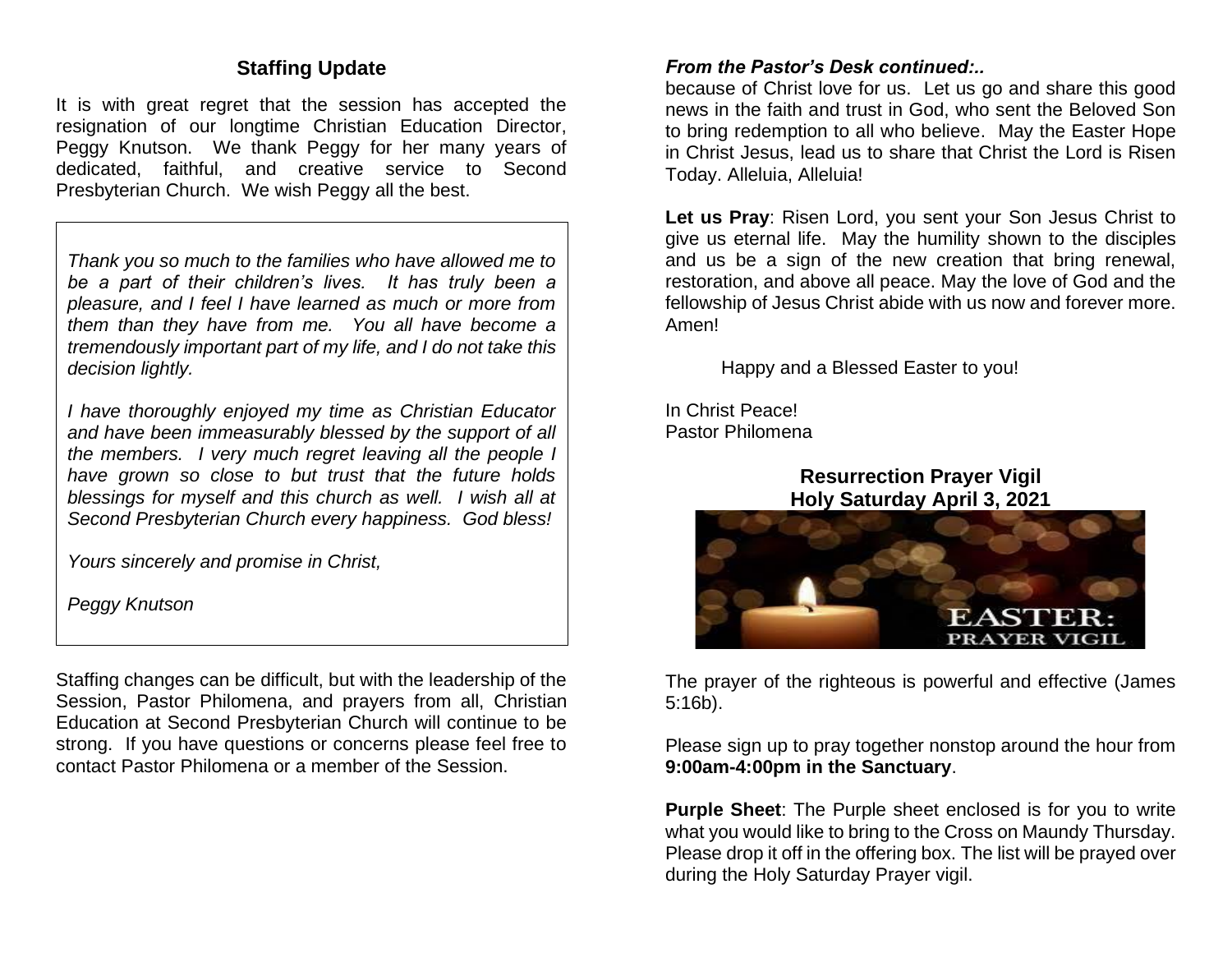#### Grace and Peace!

*"Don't be alarmed," he said. "I know you are looking for Jesus of Nazareth, who was crucified. He is not here—he has been raised! Look, here is the place where he was placed. <sup>7</sup> Now go and give this message to his disciples, including Peter: 'He is going to Galilee ahead of you; there you will see him, just as he told you.'*" (Mark 16:6-7, GNT)

For the past 40 Days we journey with Jesus to cross. Along the way, we made stops with Jesus and met others as we travelled. Just as Jesus was tired at some point in the journey, he rested, and we also rested too. At the end of the journey, Jesus ministered to people and was well received by some and others did not receive him. In the end He suffered, crucified, and died on the cross. Tears were shared by those who sat at the feet of Jesus even as he tells them including his mother, not to weep for him. Three days later, he rises from the grave to give us redemption. Indeed, the Tomb is empty just as he said.

Each year Easter comes to remind us of the passion of Jesus Christ and for renewal of our faith journey with God. This particular year is a bit different from the previous one due to the Pandemic which forced all things to be closed. However, our hope in the Lord has carried us thus far. As a community of faith, we will be able to celebrate the Holy Week in person together and witness again the Empty Tomb of the promised Christ to the disciples and us. The question is how are we preparing for this special celebration? Perhaps in the preparation, we have made some changes in our houses as part of Spring cleaning to make room for Jesus' visit as he did when the women came to the Tomb and did not find him lying in there. Or we will be the first to tell others that Christ has risen as he said. The stone has been rolled away, so we are able to see the light through the darkness of Good Friday all *Continued…*



We are having Vacation Bible School this summer, but this year VBS will look a little different than any other year! We will be experiencing most of VBS outside! "ALL ABOARD" for mountains of fun at Rocky Railway! At this VBS, kids will discover that Jesus' power can pull them through life's ups and downs. This theme seems particularly appropriate as we navigate the difficulties of living through a world health crisis. Rocky Railway is filled with incredible Bible-learning experiences that kids can see, hear, and touch! We will also be observing all COVID regulations when inside and outside the church building. Vacation Bible School will take place **June 21 - 25 from 9:00AM to 11:30AM each day.** While it can be a challenge to modify the way we have always done VBS, we know that your child/children will thoroughly enjoy being with others that they haven't seen for some time and learn to trust that Jesus can pull them through when life feels like a valley or a mountaintop.

Please call or email and tell us, as soon as you can, if you are interested in coming, so we can get an idea of how many will/can attend!! We'd love to SEE all of you there! We miss you ALL!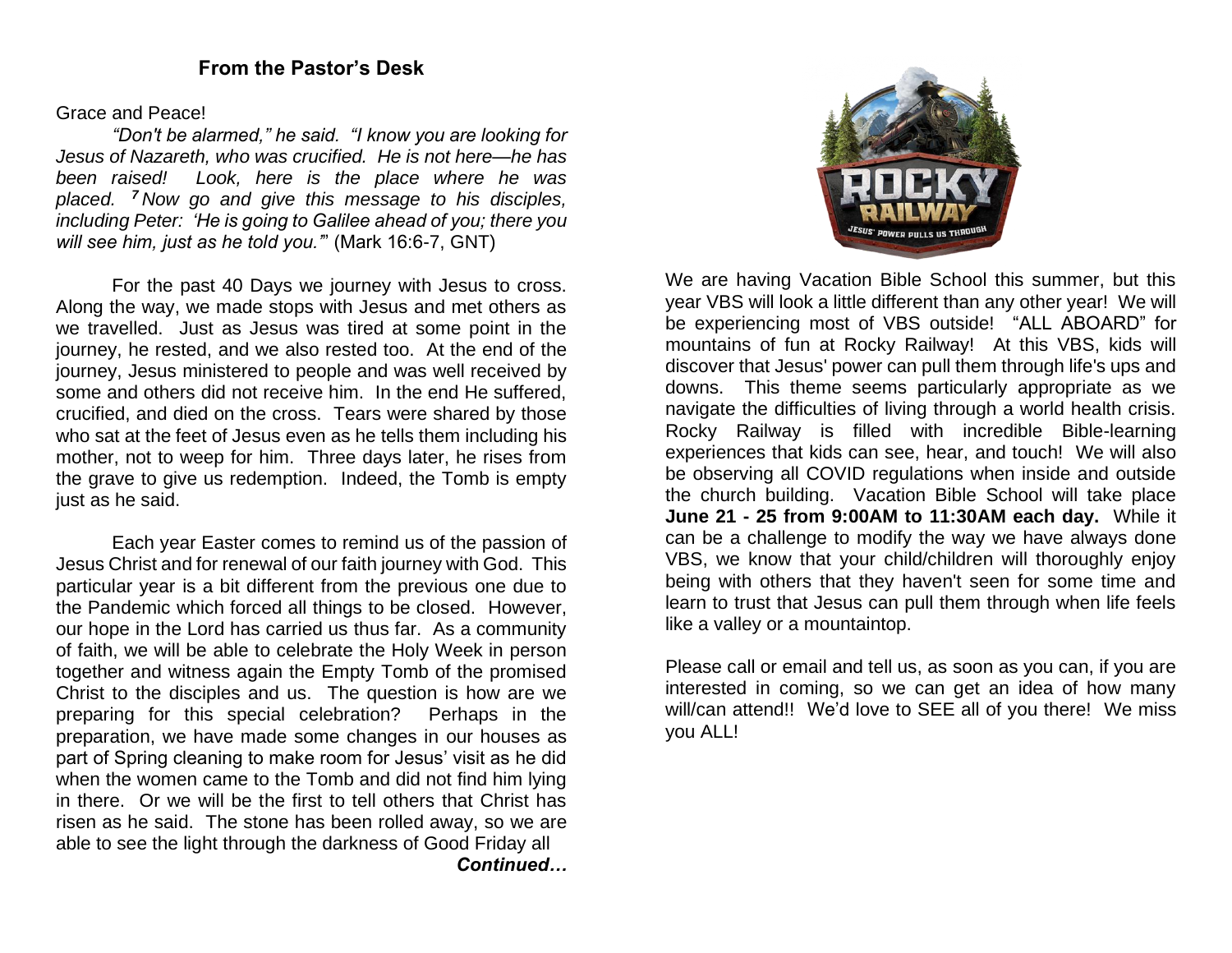| <b>Second Presbyterian Church</b><br>2021                                                  |            |                                 |                                                                          |                                                                     |                                                                             |                                                                      |
|--------------------------------------------------------------------------------------------|------------|---------------------------------|--------------------------------------------------------------------------|---------------------------------------------------------------------|-----------------------------------------------------------------------------|----------------------------------------------------------------------|
| Sunday                                                                                     | Monday     | Tuesday                         | Wednesday                                                                | <b>Thursday</b>                                                     | Friday                                                                      | Saturday                                                             |
|                                                                                            |            |                                 |                                                                          | 1<br>V Thursdav<br>7:00pm In-person<br>& Live-Stream                | $\boldsymbol{2}$<br><b>FRIBAY</b><br>1:00 <sub>pm</sub><br>Live-Stream Only | $\mathbf{3}$<br>9:00am-4:00pm<br>Prayer Vigil                        |
| 4 Easter Worship!<br>9:30am<br>Worship - In-person<br>& Live-Stream                        | 5<br>FIJJA | $\boldsymbol{6}$                | $\overline{7}$<br>9:00am Midweek<br>Devotional<br>Message<br>Live-Stream | 8<br>7:00pm Mission<br><b>Study Focus Group</b><br><b>Zoom Only</b> | 9<br>9:00am Friday<br>Morning<br>Conversation<br>Live-Stream                | 10<br>11:00am Mission<br><b>Study Focus Group</b><br>Fellowship Hall |
| <b>11</b><br>$9:30$ am<br>Worship - In-person<br>& Live-Stream<br>2 <sup>nd</sup> @ Second | 12         | 13                              | 14<br>9:00am Midweek<br>Devotional<br>Message<br>Live-Stream             | 15                                                                  | 16<br>9:00am Friday<br>Morning<br>Conversation<br>Live-Stream               | 17                                                                   |
| 18<br>9:30am<br>Worship - In-person<br>& Live-Stream<br>2 <sup>nd</sup> @ Second           | 19         | 20<br>7:00pm<br>Session Meeting | 21<br>9:00am Midweek<br>Devotional<br>Message<br>Live-Stream             | 22                                                                  | 23<br>9:00am Friday<br>Morning<br>Conversation<br>Live-Stream               | 24                                                                   |
| 25<br>$9:30$ am<br>Worship In-person<br>& Live-Stream<br>2 <sup>nd</sup> @Second           | 26         | 27                              | 28<br>9:00am Midweek<br>Devotional<br>Message<br>Live-Stream             | 29                                                                  | 30<br>9:00am Friday<br>Morning<br>Conversation<br>Live-Stream               |                                                                      |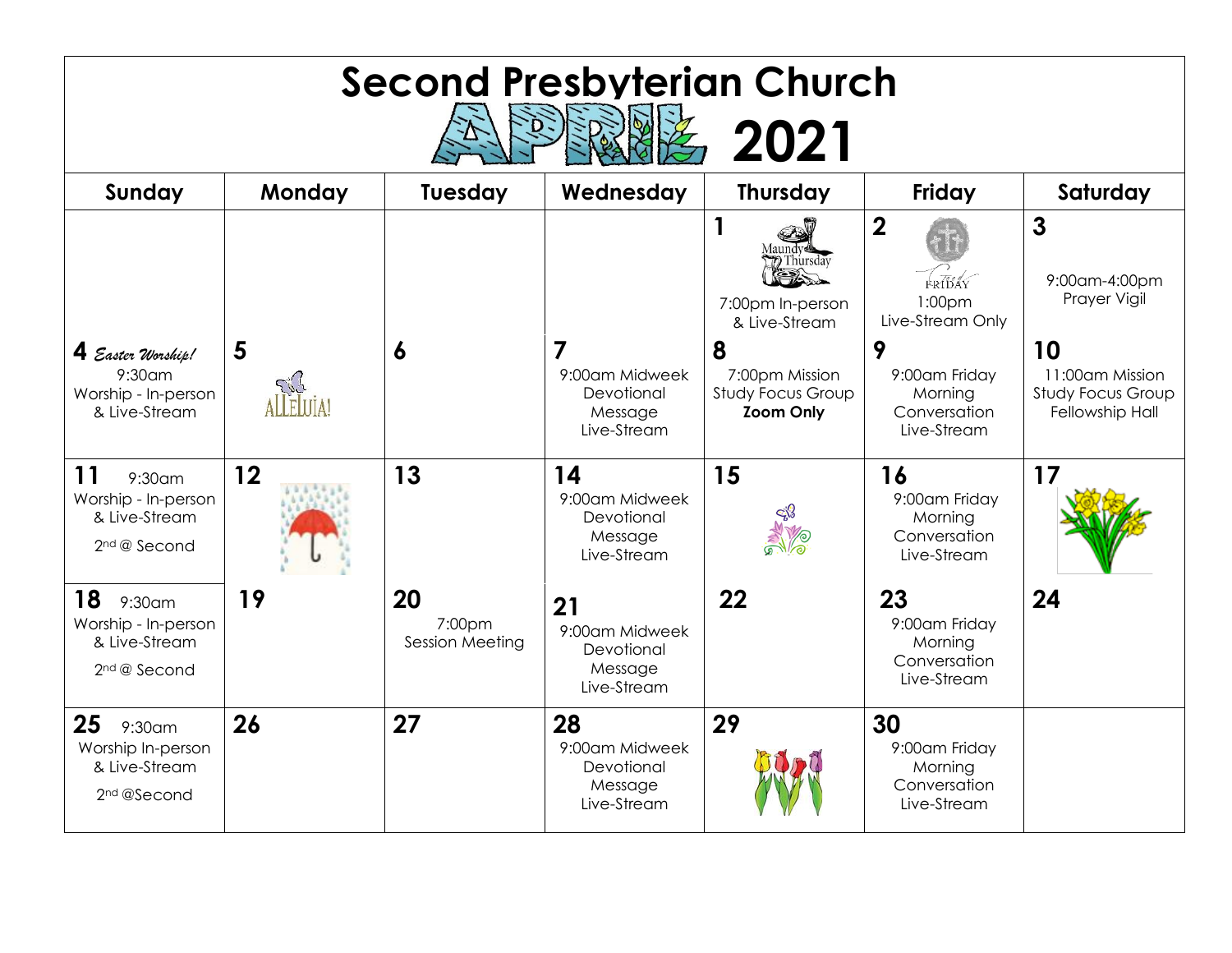## **IMPORTANT Mission Study News**

#### **Your Attendance is Requested!** Mission Study Conversations **Please Save One of These Dates and Join Us** Sunday, March 28<sup>th</sup> After Worship (Sanctuary) Thursday, April 8th @ 7:00 PM (Zoom Only) zoom.us – Meeting ID: 819 859 9266 – Passcode: 2665 Saturday, April  $10^{th}$  @ 11:00 AM (Fellowship Hall)

Have you heard the words "Mission Study" come up in weekly updates, the newsletter, and in announcements, but aren't quite sure what it is? Don't worry; here's an explanation.

A Mission Study is a process in which a committee of congregants from the church come together to STUDY the church. This is part of the process every Presbyterian church goes through when looking for a new minister. In case you don't remember, here are the steps:

- 1. Form an Interim Pastor Search Committee
- 2. Hire an Interim Minister

 $\Delta$ 

- 3. Conduct a Mission Study
- 4. Our Presbytery's Commission on Ministry Approves our Mission Study
- 5. Form a Pastor Nominating Committee (PNC)
- 6. PNC uses the Mission Study to Guide the pastor search

This seems like a long process, but it's very important for churches to go through this, especially after a long-serving minister leaves. The congregation takes time to reflect on their time with the previous minister, take care of those memories, and dream about the future.

During this time, the Mission Study works to understand how congregation members feel about the church's past and present and what they are dreaming about for the future. This is a time to survey and hold conversations that help to discern the path to which God is calling the church. Our church has changed in the past 25 years, so what is it we need to successfully navigate the

next 25? What strengths do we want our next minister to possess? Where do we want them to lead us? What kind of impact do we want to have in our community? These are just a few examples of the kinds of questions the Mission Study is trying to answer.

At this point, the Mission Study committee has conducted a survey which helped us gauge where the church has been and where it is at present. We have begun drafting the final report of the Mission Study, but we have a few holes we need to fill and YOUR VOICE IS CRITICAL. Last Sunday we asked for individuals to volunteer to meet with us and had only one volunteer. The importance of your voice and your input in the process can not be stressed enough. We should all consider it our responsibility to have these conversations as we move through this discernment process.

We will begin a series of conversations with the congregation, the first of which will be on Sunday, March 28th following worship. Please stick around after worship and help us plan for the future of OUR church and consider some of the questions and topics listed in the above paragraphs. If you have questions contact Samantha Engel at (989) 492-8228, or another mission study committee member regarding these meetings